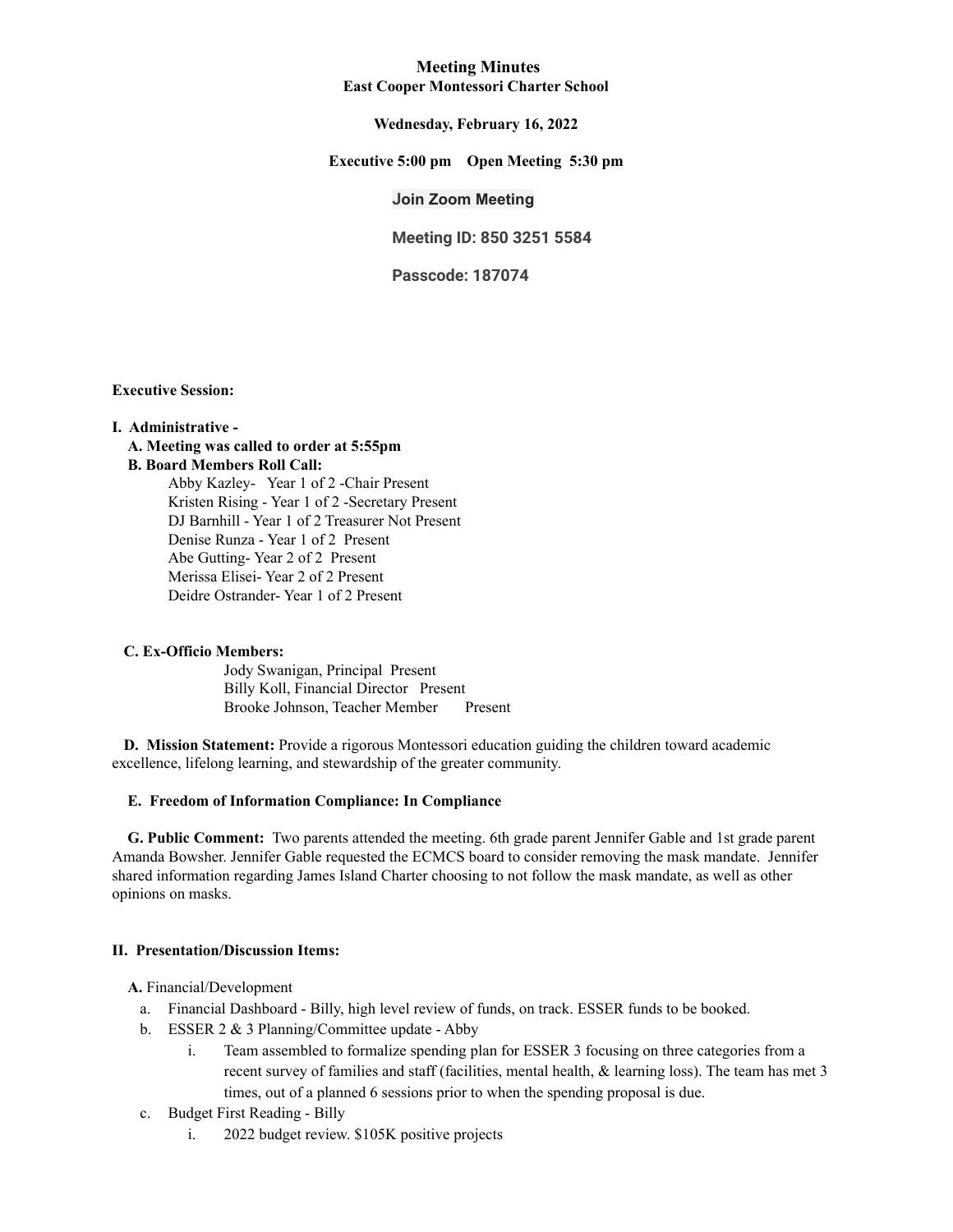- d. Annual Fund Jody
	- i. 104%, \$72,562 raised against goal of \$70,000
- e. Auction Planning Deirdre
	- i. April 22- in person event. Sponsor planning to occur soon.

# **B.** Educational Program:

- a. Principal Presentation
	- i. For the Love Week: support for the teachers and staff
- b. Social Justice Project Jody
	- i. Cultural Competencies: Do you see what I see? Tiny is Powerful
	- ii. Entire school involved, but mostly MS/UE. Mural planned for Grand Hall.
- c. MAP Winter data Jody Topic moved until March meeting and will have Nikki or Lisa present.

# **C.** Administration/HR

- a. New Hires Jody
	- i. Afterschool hire: Elle Cantor
	- ii. Open TA position coming soon Lower El
- b. Covid Care of Teachers Jody
	- i. E-learning days
- c. Masks at ECMCS Abby
	- i. DHEC guidelines changed Feb 14 and no longer recommends mask mandates. CCSD mask mandate to end March 15. ECMCS board will vote on mask mandate.

# **D.** Community & Public Relations

- a. Recognitions and awards Blue Ribbon School Abe
	- i. Initial research taking place. To follow up in March

# **E.** Facilities:

- a. Driveway Billy/Jody
	- i. Drawings available on GOogle Drive. Project to begin before end of school year.
- b. Carpet/furniture/nurses clinic cabinetry reallocation Billy/Jody
- c. Air quality initiative Billy
	- i. CCSD Engineer coming on site 2/21 to review HVAC plan with Billy.
- d. Playground Billy/Jody
	- i. Delays seen due to fire at manufacturing facility for PlayWorld

### Action Items:

Teacher Covid Care

Masks: Vote to make masks optional at ECMCS. Abe motioned and Merissa seconded. New Hire: Vole to hire Elle Cantor as afterschool support. Merissa motioned and Abe seconded.

Meeting adjourned at: 7:24pm

### Your Governing Board

The governing board recognizes that public support and open lines of communication are the keys to our school's success.

We encourage you to become involved in our school, to be informed about issues that affect students, parents, and our staff, to inform board members about your concerns, and to attend board meetings. The responsibility of the Governing Board of East Cooper Montessori Charter School is to ensure excellence in the governance of a quality